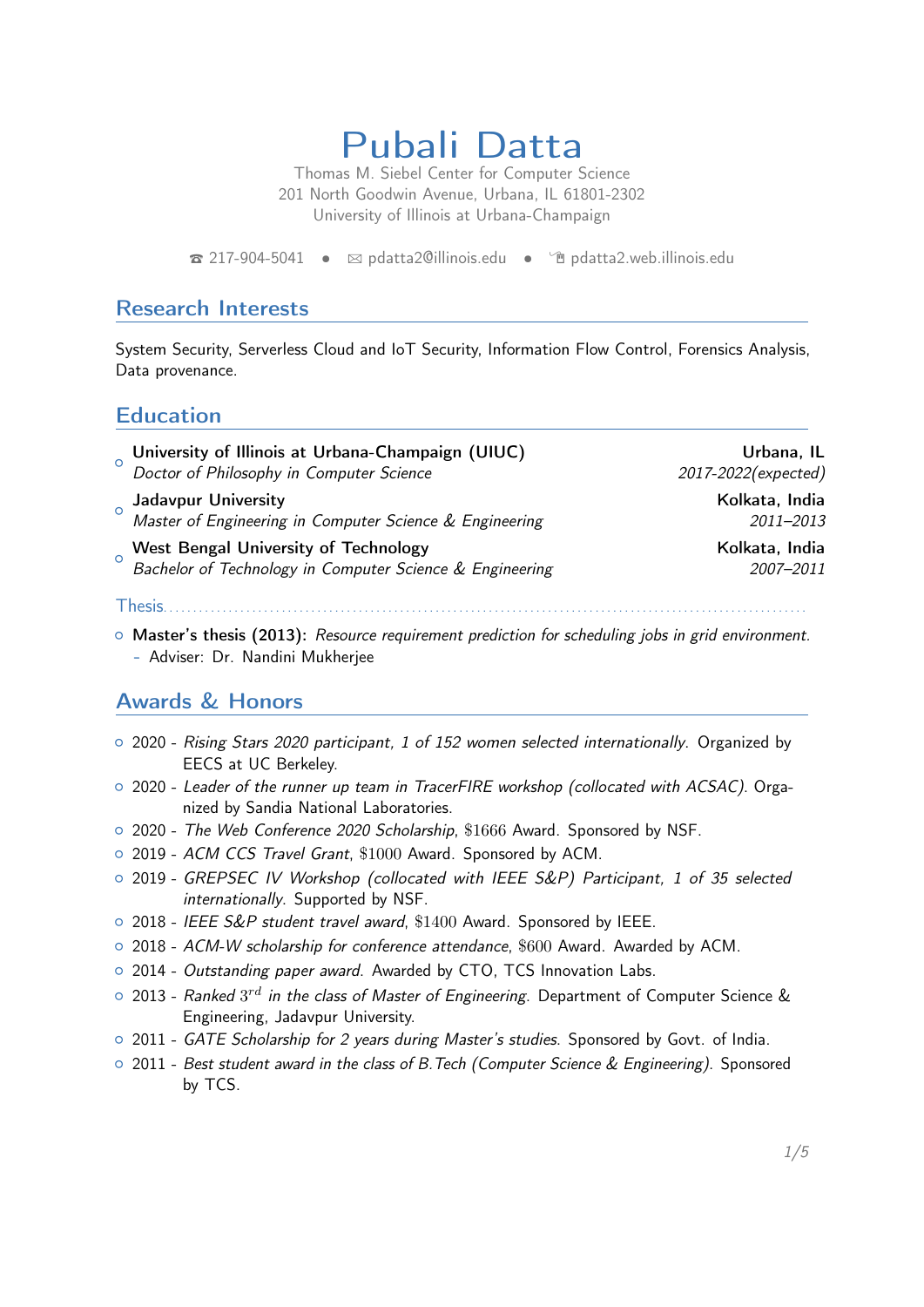### **Publications**

Conference Publications...

- [C9] Isaac Polinsky, Pubali Datta, Adam Bates, and William Enck. "SCIFFS: Enabling Secure Third-Party Security Analytics using Serverless Computing". In: The ACM Symposium on Access Control Models and Technologies (SACMAT). 2021.
- [C8] Pubali Datta, Prabuddha Kumar, Tristan Morris, Michael Grace, Amir Rahmati, and Adam Bates. "Valve: Securing Function Workflows on Serverless Computing Platforms". In: Proceedings of The Web Conference. 2020.
- [C7] Wajih Ul Hassan, Mohammad Ali Noureddine, Pubali Datta, and Adam Bates. "OmegaLog: High-fidelity attack investigation via transparent multi-layer log analysis". In: Network and Distributed System Security Symposium. 2020.
- [C6] Riccardo Paccagnella, Pubali Datta, Wajih Ul Hassan, Adam Bates, Christopher Fletcher, Andrew Miller, and Dave Tian. "Custos: Practical tamper-evident auditing of operating systems using trusted execution". In: Network and Distributed System Security Symposium. 2020.
- [C5] Arnav Sankaran, Pubali Datta, and Adam Bates. "Workflow Integration Alleviates Identity and Access Management in Serverless Computing". In: Annual Computer Security Applications Conference. 2020.
- [C4] Pubali Datta\*, Qi Wang\*, Wei Yang, Si Liu, Adam Bates, and Carl A. Gunter. "Charting the Attack Surface of Trigger-Action IoT Platforms". In: Proceedings of the 2019 ACM SIGSAC Conference on Computer and Communications Security. 2019. ( $* =$  co-primary authors).
- [C3] Arijit Mukherjee, Anupam Basu, Swarnava Dey, Pubali Datta, and Himadri Sekhar Paul. "To Run or Not to Run: Predicting Resource Usage Pattern in a Smartphone". In: Internet of Things. User-Centric IoT. 2015.
- [C2] Ansuman Banerjee, Himadri Sekhar Paul, Arijit Mukherjee, Pubali Datta, and Sajal Kumar Das. "An access point to device association technique for optimized data transfer in mobile grids". In: 20th IEEE International Conference on Parallel and Distributed Systems (ICPADS). 2014.
- [C1] Pubali Datta, Swarnava Dey, Himadri Sekhar Paul, and Arijit Mukherjee. "ANGELS: A framework for mobile grids". In: Applications and Innovations in Mobile Computing (AIMoC). 2014.

### Workshop Publications. . . . . . . . . . . . . . . . . . . . . . . . . . . . . . . . . . . . . . . . . . . . . . . . . . . . . . . . . . . . . . . . . . . . . . . . . . . . . . . . . . . . . . . .

- [W2] Himadri Sekhar Paul, Pubali Datta, Ansuman Banerjee, and Arijit Mukherjee. "Compute on the Go: A Case of Mobile-Cloud Collaborative Computing Under Mobility". In: Adaptive Resource Management and Scheduling for Cloud Computing. 2015.
- [W1] Ansuman Banerjee, Himadri Sekhar Paul, Arijit Mukherjee, Swarnava Dey, and Pubali Datta. "A Framework for Speculative Scheduling and Device Selection for Task Execution on a Mobile Cloud". In: Adaptive Resource Management and Scheduling for Cloud Computing. 2014.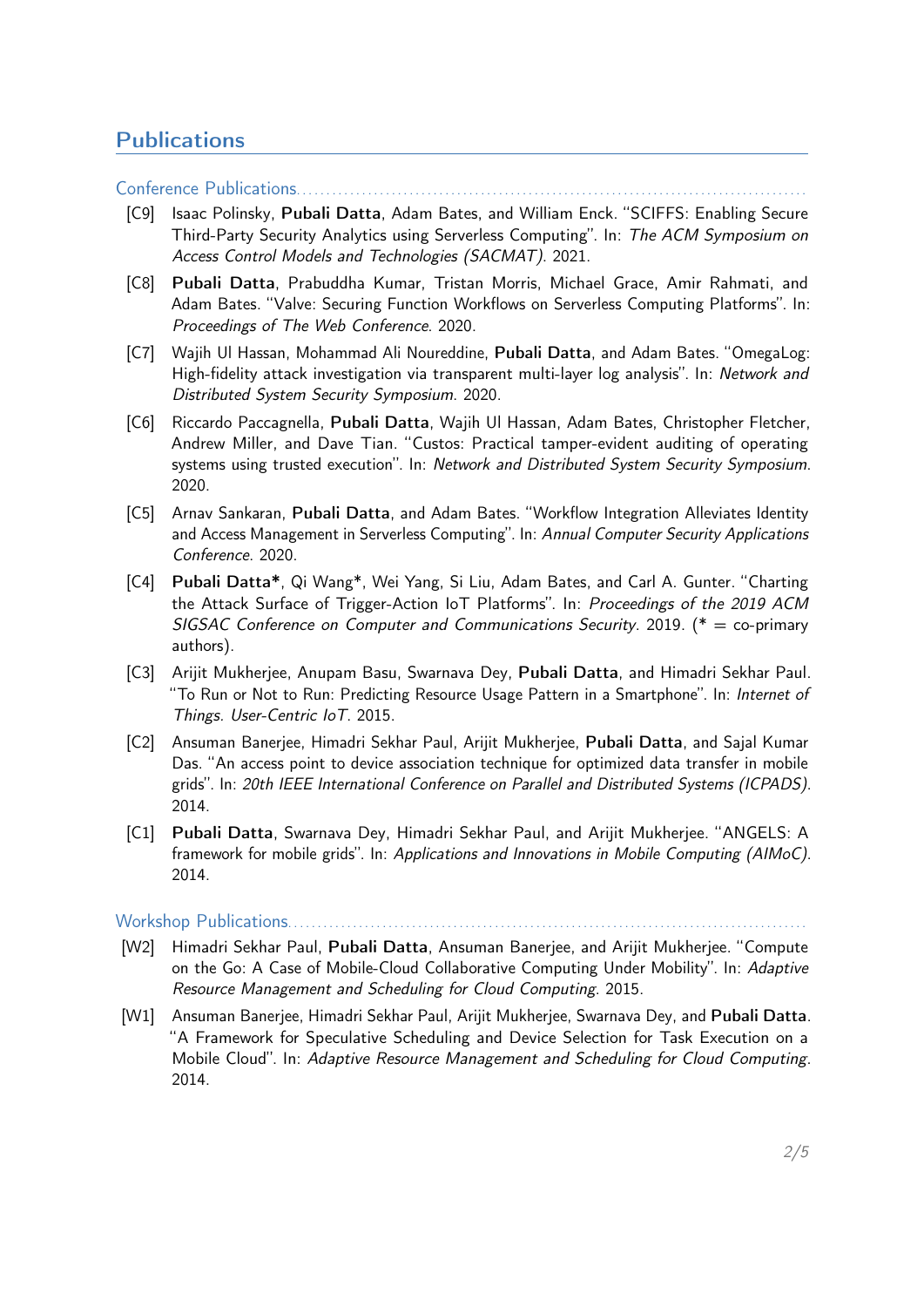Book Chapter. . . . . . . . . . . . . . . . . . . . . . . . . . . . . . . . . . . . . . . . . . . . . . . . . . . . . . . . . . . . . . . . . . . . . . . . . . . . . . . . . . . . . . . . . . . . . . . . . . .

[B1] Ansuman Banerjee, Himadri Sekhar Paul, Arijit Mukherjee, Swarnava Dey, and Pubali Datta. "A Framework for Speculative Job Scheduling on Mobile Cloud Resources". In: Big Data Analytics for Cyber-Physical Systems. 2020.

Posters and Demos. . . . . . . . . . . . . . . . . . . . . . . . . . . . . . . . . . . . . . . . . . . . . . . . . . . . . . . . . . . . . . . . . . . . . . . . . . . . . . . . . . . . . . . . . . . .

- [P5] Riccardo Paccagnella, Pubali Datta, Wajih Ul Hassan, Adam Bates, Christopher Fletcher, and Andrew Miller. "Poster: Securing Operating System Audit Logs". In: Network and Distributed System Security Symposium (2019).
- [P4] Pubali Datta and Adam Bates. "Poster: Attack Surface Modelling in Trigger Action Platforms". In: IEEE Symposium on Security and Privacy (2018).
- [P3] Pubali Datta, Tristan Morris, Hayawardh Vijayakumar, Michael Grace, Adam Bates, and Amir Rahmati. "Poster: Toward Secure & Serverless Trigger-Action Platforms". In: IEEE Secure Development Conference (2018).
- [P2] Dibyanshu Jaiswal, Pubali Datta, Sounak Dey, Himadrisekhar Paul, Tanushyam Chattopadhyay, Avik Ghose, Abhishek Singh, Arpan Pal, and Arijit Mukherjee. "Demo: A Smart Framework for IoT Analytic Workflow Development". In: (2015).
- [P1] Swarnava Dey, Pubali Datta, Arijit Mukherjee, Himadri S. Paul, and Anupam Basu. "Poster: Facilitating Continued Run of Sensor Data Analytics Services Using User Driven Proactive Memory Reclamation Scheme". In: ACM Conference on Embedded Network Sensor Systems (2014).

### **Patents**

- [F2] Swarnava Dey, Arijit Mukherjee, Pubali Datta, and Himadri Sekhar Paul. User driven smartphone scheduling enhancement for running data analytics application. US Patent 10,320,704. June 2019.
- [F1] Himadri Sekhar Paul, Arijit Mukherjee, Ansuman Banerjee, Swarnava Dey, Arpan Pal, and Pubali Datta. Task allocation in a computing environment. US Patent 9,471,383. Oct. 2016.

### Invited Talks

- $\circ$  Workflow Integration Alleviates Identity and Access Management in Serverless Computing, Annual Computer Security Applications Conference (ACSAC), December 7-11, 2020.
- <sup>o</sup> Valve: Securing Function Workflows on Serverless Computing Platforms, The Web Conference, April 20-24, 2020.

### Media Coverage

 $\circ$  "Illinois CS sends four participants, 28 faculty mentors to rising stars 2020", Aaron Seidlitz, Illinois CS. November 18, 2020. [https://cs.illinois.edu/news/illinois-cs-sends-four](https://cs.illinois.edu/news/illinois-cs-sends-four-participants-28-faculty-mentors-to-rising-stars-2020)[participants-28-faculty-mentors-to-rising-stars-2020](https://cs.illinois.edu/news/illinois-cs-sends-four-participants-28-faculty-mentors-to-rising-stars-2020)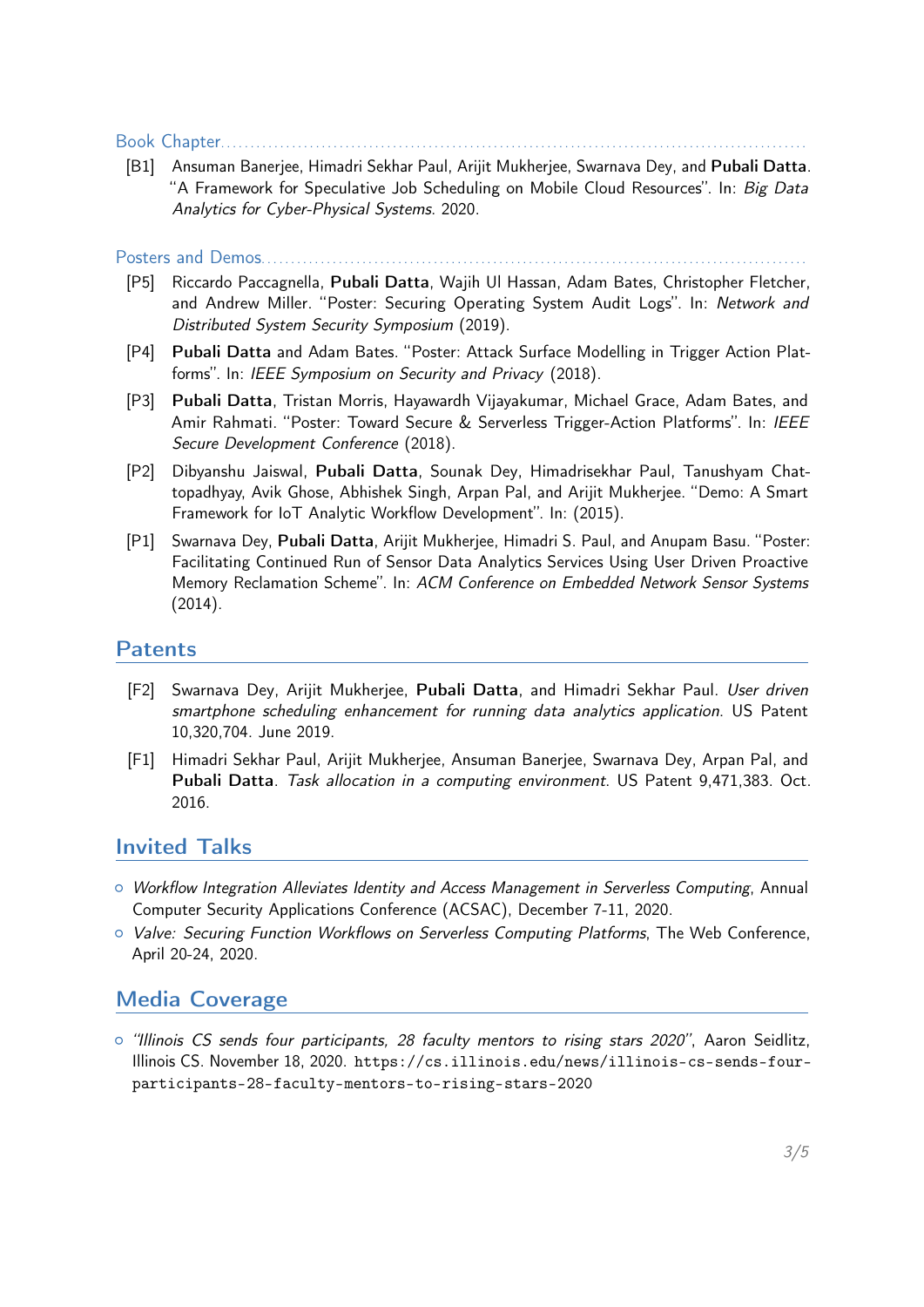## Industry Appointments

### $\alpha$ SRI International Menlo Park, CA

### Research Intern May 2019 – August 2019

Worked on automated protocol extraction of container orchestration systems, supervised by Dr. Vinod Yegneswaran and Dr. Ashish Gehani.

### Samsung Research America - Knox Security Mountain View, CA

### $\circ$ Research Intern May 2018 – August 2018

Worked on designing a secure and serverless IoT app and workflow development platform, supervised by Dr. Amir Rahmati and Dr. Michael Grace.

### $\Omega$ TCS Innovation Labs India

Systems Researcher August 2013 – June 2017

Employed data flow analysis techniques to detect data conflicts and race conditions in embedded systems. Designed IoT application workflow development framework and deploying workflows on the platform. Developed collaborative mobile cloud computing framework and efficient task scheduling algorithms for the framework.

### Academic Appointments

### **O** Graduate Research Assistant

- The Secure & Transparent Systems Lab, led by Prof. Adam Bates. University of Illinois. Fall 2017 – Spring 2019, Summer 2020 – Spring 2021.
- **O** Graduate Teaching Assistant
	- Advanced Computer Security CS 563, University of Illinois, Spring 2020.
	- Computer Security I CS 461, University of Illinois, Fall 2019.
	- Distributed Computing Lab, Jadavpur University, Spring 2013.
	- Systems Programming Lab, Jadavpur University, Fall 2012.
- **o** Guest Lecturer
	- Advanced Computer Security CS 563, University of Illinois, Spring 2020.
	- Presented two 60 minute lectures on different aspects of serverless cloud security.

### **o** Summer Intern

- Computer Vision & Pattern Recognition Unit (CVPRU), Indian Statistical institute, Summer 2010 & 2011.

Worked on collecting handwritten data (in Bengali) in digitized form and preprocessing the data for further analysis. Designed a framework for detection and recognition of vowel modifiers appearing in offline handwritten isolated Bengali characters.

### Student Advising

### Undergraduate level. . . . . . . . . . . . . . . . . . . . . . . . . . . . . . . . . . . . . . . . . . . . . . . . . . . . . . . . . . . . . . . . . . . . . . . . . . . . . . . . . . . . . . . . . . . .

- o Akash Yogen Patel (UIUC) Supervising on a research project on protocol specialization in REST-based systems, Spring 2021.
- $\circ$  Siddharth Agarwal (UIUC) Supervised semester-long research project through the PURE <sup>[1](#page-3-0)</sup> program, Fall 2018.
- $\circ$  Alec Liv-Feyman (UIUC) Supervised semester-long research project through the PURE program,

<span id="page-3-0"></span><sup>1</sup>Promoting Undergraduate Research in Engineering at UIUC